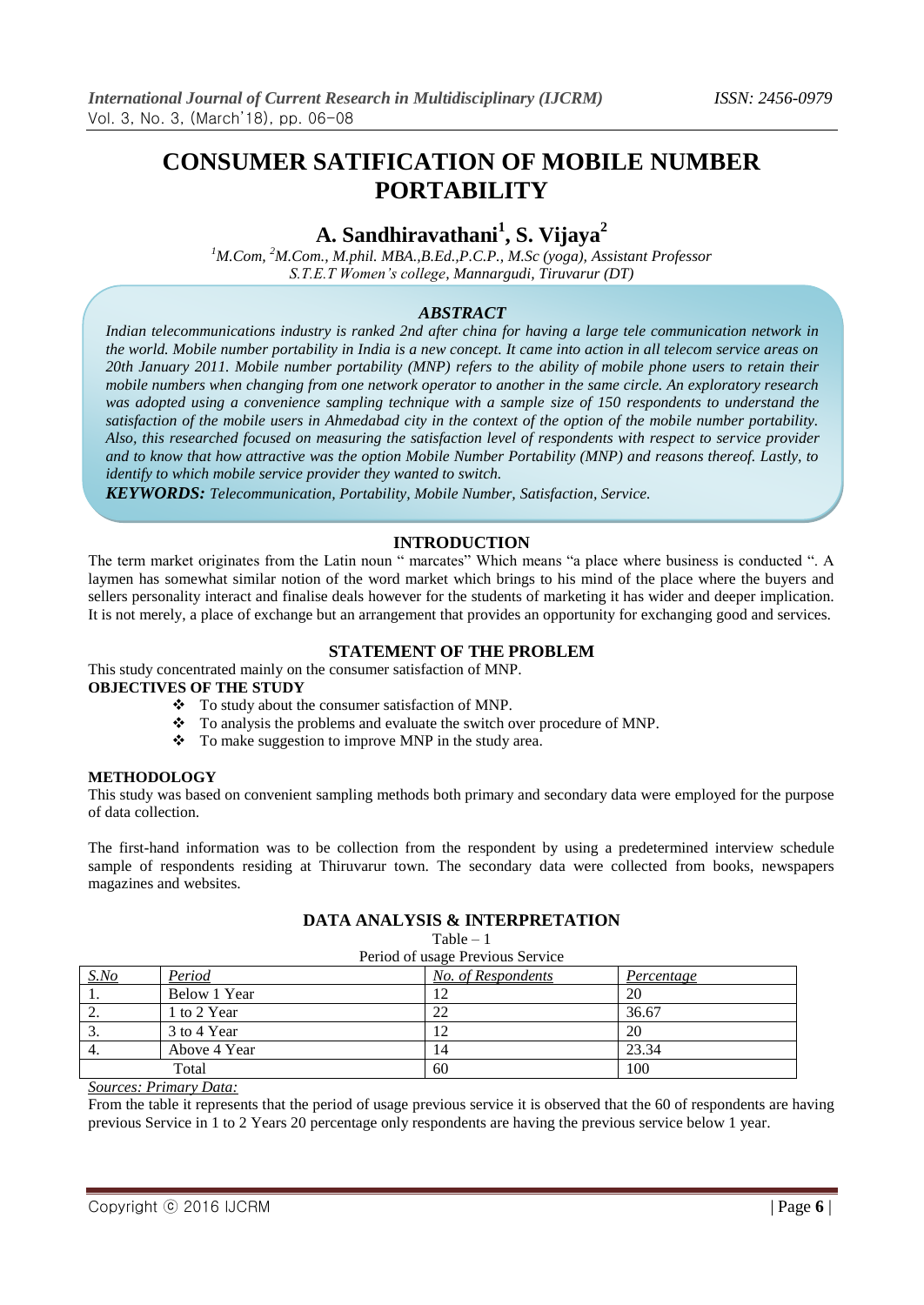

**DIAGRAM – 1**



| SNO   | <b>REASONS</b>                   | No. Of Respondents | Percentage |  |
|-------|----------------------------------|--------------------|------------|--|
|       | <b>Network Problems</b>          | 28                 | 46.66      |  |
| ۷.    | High Rate of Call Cost           | 18                 | 30         |  |
| Ć.    | Extra value added Service        |                    | 10         |  |
|       | No. of Respondents From Customer | -8                 | 13.34      |  |
|       | Service                          |                    |            |  |
| Total |                                  | 60                 | 100        |  |

*Sources: Primary Data*

From the above table it indicates that the reason for changing network. In 16.6 of respondents at changing network due to network problems. Only 10 of the respondents are changing their network due to value added service.